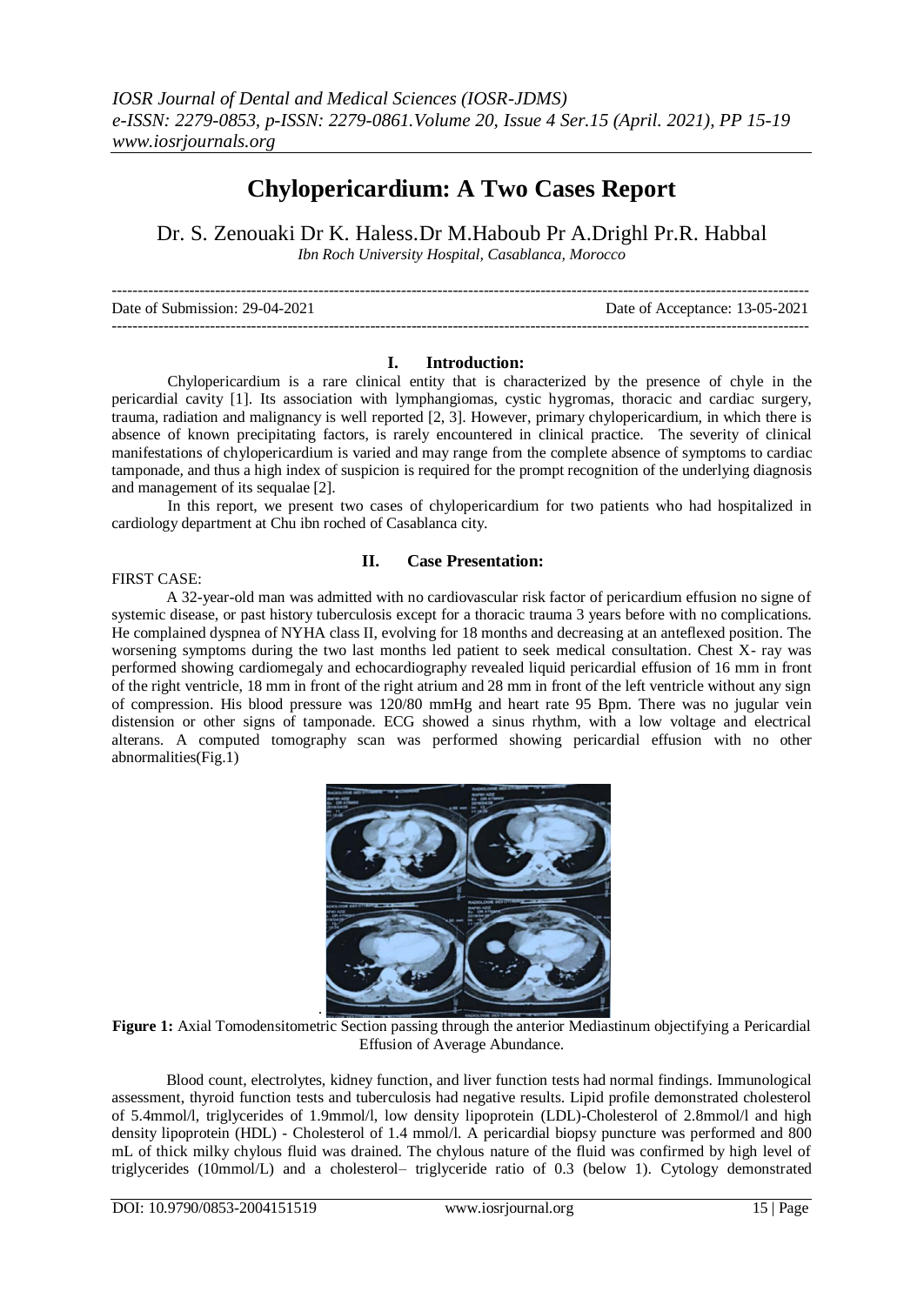abundance of lymphocytes and no evidence of malignant cells. The culture for bacteria had negative result and anatomo-pathological study showed a chronic fibrous pericarditis with no sign of malignancy. A lymphoscintigraphy was performed, on a GE 630 Gamma Camera to look for a breach in thoracic duct or a communication with the pericardium, It confirmed a normal lymphatic drainage in the upper and lower limbs with the absence of scintigraphic argument that may explain chylous pericardial effusion.

The patient received lipid lowering treatment and anti- inflammatory dosage of aspirin, colchicine 1mg for 6 months and assigned to low fat diet with no improvement. Therefore, an anti-bacillary treatment was started for 6 months, since the patient was in an endemic country for tuberculosis. 3 months later, the patient came back with recurrence of the pericardial effusion without any sign of compression or tamponade. The inferior vena cava measured 21 mm. Therefore, the patient was candidate for a pleuro-pericardial window with a favorable evolution for 3 months till writing the manuscript.



**Figure 2:** Lymphoscintigraphic Images showing Normal Lymphatic Drainage.

#### SECONDE CASE:

We present the case of 47 -year-old man heavy smoker 20 parquets by year, he was neither diabetic nor hypertensive, initially presented to emergency room with a five-day history of chest pain and dyspnea. The chest pain started the day of admission; however, he noted worsening shortness of breath and a productive cough over the course of several days. He also noted a 10-kilogram weight loss occurring over a three-month period.

Cardiology was consulted and during their physical exam displayed distant heart sounds, jugular venous distention, Kusmaul's sign, superior vena cave syndroma. Vitals at presentation included a temperature of 37.3°, tachycardia of 130, respiratory rate of 24 c/m, blood pressure 10/50mmHg, and an oxygen saturation of 95%. An echocardiography revealed liquid pericardial effusion measuring 30 mm in front of the right ventricle, 20 mm in front of the right atrium and 15 mm in front of the left ventricle with signs of tamponade (specially the IVC measuring 21mm, with latterly collapsed during inspiration. diastolic collapse of the RV and systolic collapse of the RA was noted). Thus, Initial pericardiocentesis was performed in urgently and 1200ml of milky white fluid drained (Figure 3). Body fluid studies revealed a high level of triglycerides (7.13mg/dL). Cytology with no evidence of malignant cells. The culture for bacteria had negative result. A pericardial biopsy puncture was performed an anatomo-pathological study showed a congestive pericardium with no sign of malignancy or tuberculous granuloma.



**Figure 3**: milky pericardium fluid drained **Figure 4**: His EKG

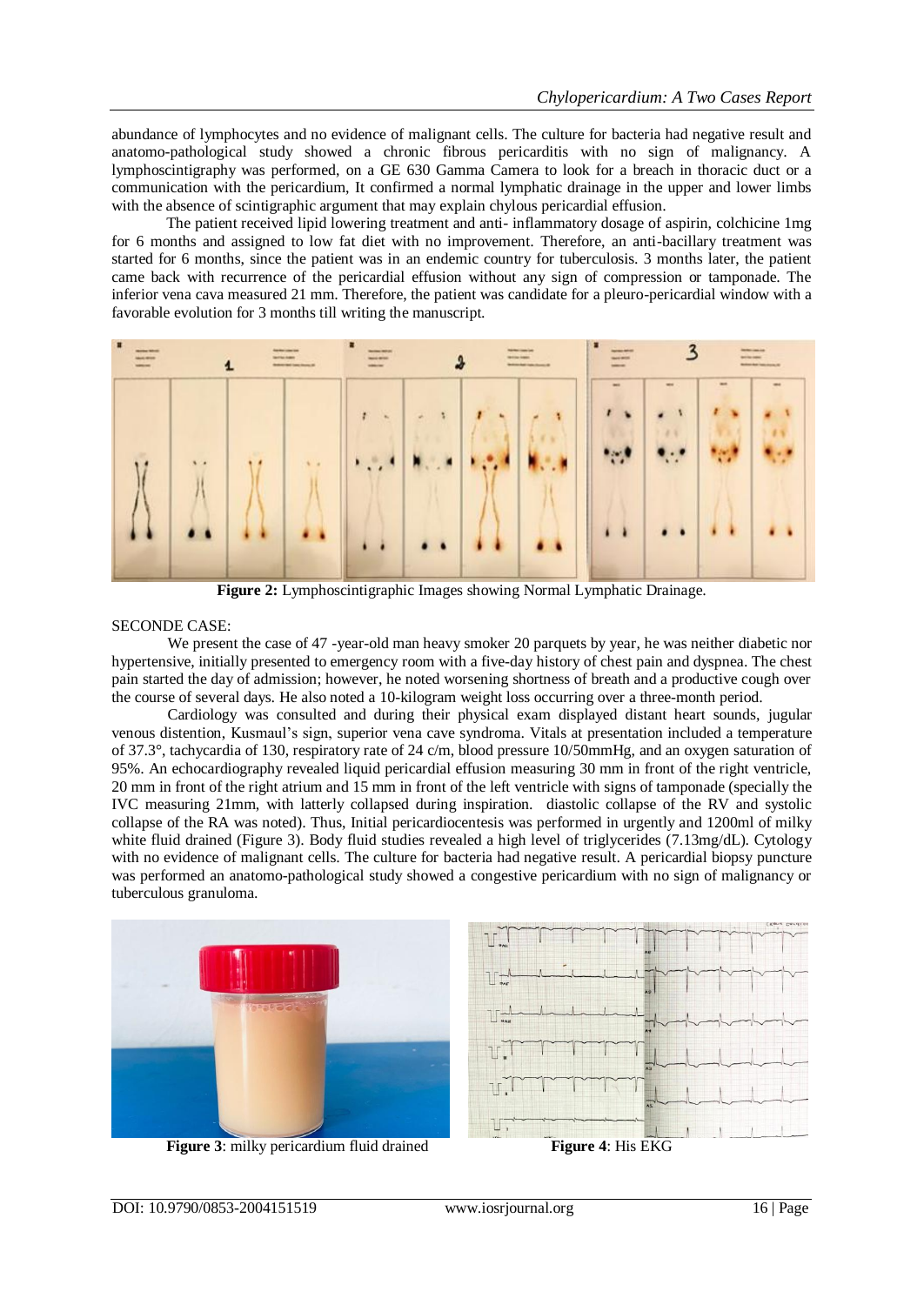In this instance, an EKG was obtained showing sinus rhythm with widespread concave ST elevation and no electrical alternans (Figure 4). He was found to have a normal blood count and electrolytes. His kidney, thyroid and liver function was found normal. During his hospitalization, chest X-ray was performed revealing a large pleural effusion; therefore. CT thoracic angiogram was performed demonstrating mediastinum pulmonary masse and superior vena cave thrombosis extend to the jugular vena (Figure 5 and 6). Extension tests showed multiples metastasis sites in particular; thoraco-abdomino-pelvic CT revealed a metastatic lesion in hepatic and adrenal glands, cerebral CT demonstrated left temporal secondary brain tumor measuring 14x13x14.7 mm (Figure 7) and bone scintigraphy revealed multiple bones hyperfixation in particular his proximal right humerus, sternum body, hemi pelvis, right femoral diaphysis and trochanters and left calf bone in favor of metastasis lesions (Figure 8).

In reason of recurrent pericardial effusion, Cardiothoracic surgery was consulted and the patient was taken for an emergent pericardial window. A left pericardial window was created with drainage to the left pleural space. Approximately 800 mL of chylous pericardial fluid and serou-hematic pleural fluid was drained. Intraoperatively, Biopsies were taken however no specific lesions was found. The patient was brought to the ICU and he was clinically stable. On evolution, we had been programmed him for bronchoscopy to have diagnostic track but unfortunately the was dead by covid-19 infection two days before.





**Figure 5**: CT thoracic angiogram demonstrating mediastinum pulmonary masse and superior vena cave thrombosis

**Figure 6**: CT thoracic angiogram demonstrating mediastinum pulmonary masse





**Figure** 7: cerebral CT demonstrated left temporal secondary brain tumor **Figure 8**: Bone scintigraphy revealed multiple bones hyperfixation

# **III. Discussion**

Chylopericardium is an abnormal accumulation of chylous fluid containing triglycerides in high concentrations in the pericardium [4]. Only few cases are described in literature; the first one was by Hasebrock in 1888 [5] and then it was reviewed in other studies. Sagristà-Sauleda et al. reported only one case of CP among 461patients with a large pericardial effusion [6]. C. Dib et al. reported 33 patients with CP in a large cohort of 10 years [6]. Yater et al. found 3 cases among 100 non-traumatic patients with chylothorax [7]. the latest one in Beijing, china which analyzed 65 years of 92 English and Chinese studies reported 104 patients with CP in the literature.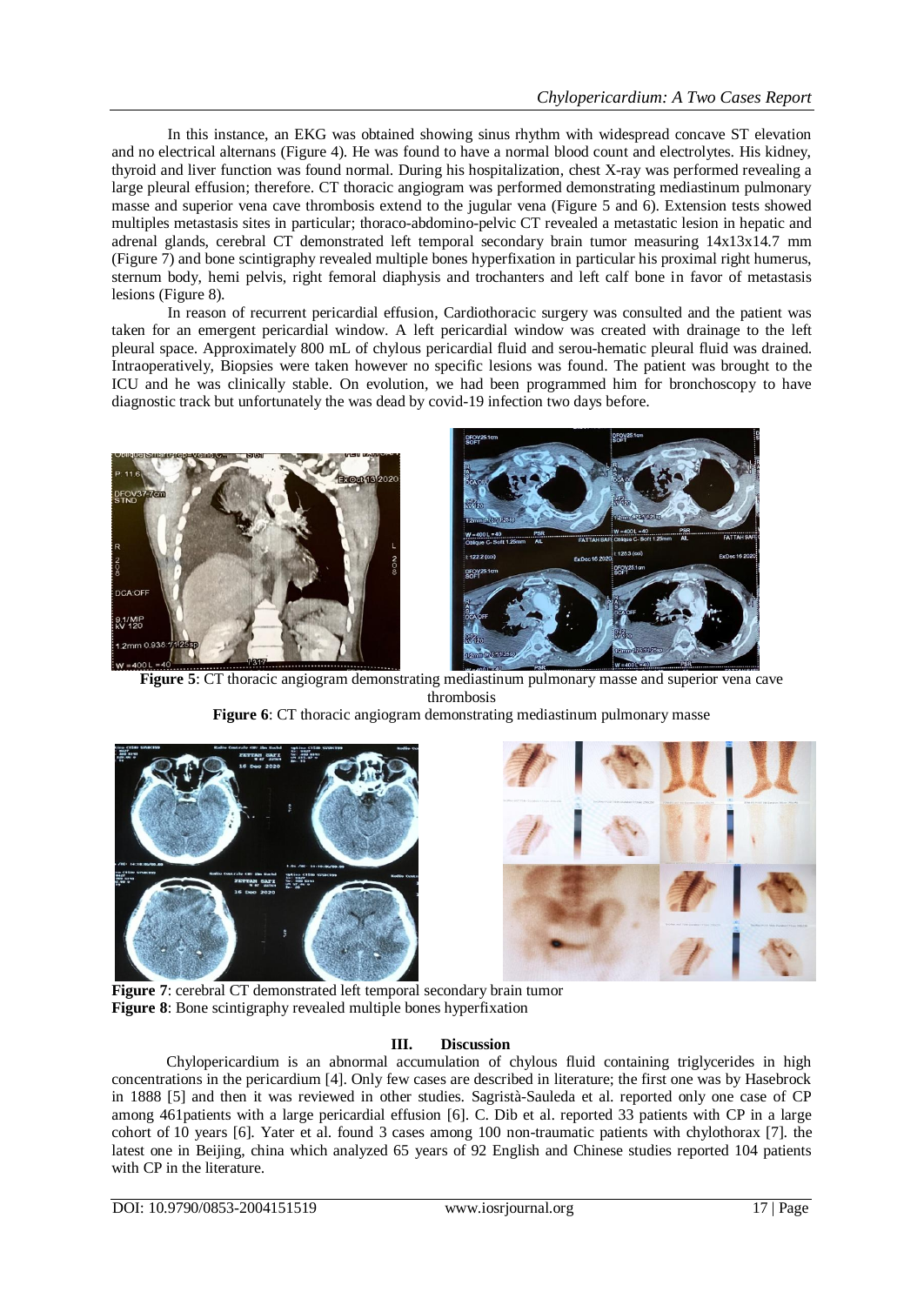The association of chylopericardium with trauma, previous thoracic or cardiac surgery, congenital lymphangiomas, radiation and malignancy is well recognized [2-3-11-12]. However, primary chylopericardium is a clinical entity that is more rarely encountered and only diagnosed if all known precipitants have been excluded [6–8].

Its pathophysiology remains controversial, and is thought to be related to either elevated pressure in the thoracic duct, or to abnormal communications between the thoracic duct and the lymphatics of the pericardium [3, 13]. Clinical manifestations are varied as it is the age spectrum of patients affected, with reports of chylopericardium in neonates through to older adult [15].

The imaging modalities that can be used to ascertain the underlying cause, with varying specificity and sensitivity, include lymphangioscintigraphy, lymphangiography, monitoring of chest radioactivity after oral intake of I-triolein and observation of the distribution of Sudan III dye in the pericardial cavity after ingestion [2, 3]. However, the diagnosis still relies on the cytology, chemistry and microbiology of pericardial aspirate, obtained via pericardiocentesis.

The management of this condition though controversial has two main therapeutic aims. The first is the prevention of cardiac tamponade. This can be achieved via pericardiocentesis or surgically with the formation of a pericardial window/partial pericardiectomy, which can be combined with ligation of the thoracic duct and by conventional open methods or via video assisted thoracoscopic surgery (VATS). The second aim is the avoidance of metabolic, nutritional and immunological compromise, resulting from the loss of chyle, via a diet rich in medium chain triglycerides or, if necessary total parenteral nutrition [2, 16, 17].

#### **IV. Conclusion :**

Chylopericardium is a rare entity. Presentation may be acute, chronic, or even subclinical. Diagnosis always requires pericardiocentesis when the color of the fluid characteristics, triglyceride content, cytologic examination, and negative culture suggests the diagnosis. Patients should undergo chest computed tomography followed by lymphangioscintigra- phy/lymphangiography to rule out secondary causes. Treatment of the underlying cause should always be the therapy of choice. Even though, many causes can be found after investigations, idiopathic or primary CP is still a rare condition with only around 100 cases reported worldwide to date, and even less in Morocco.

Ethical approval:

Consent written informed consent for the publication of this manuscript was obtained from the patient. publication was approved by the ethics committee of our institution.

#### **References :**

- [1]. Hasebrock K. Analyse einer chylosen pericardialen Flussigkeit (Chylopericardium). Ztschr Physiol Chemie 1888; 12:289–94.
- [2]. Chan BB, Murphy MC, Rodgers BM. Management of chylo- pericardium. J Pediatr Surg 1990;25:1185–9.
- [3]. Dib C, Tajik AJ, Park S, Kheir ME, Khandieria B, Mookadam F. Chylopericardium in adults: a literature review over the past decade (1996–2006). J Thorac Cardiovasc Surg 2008;136: 650–6.
- [4]. Pitol R, Pederiva JR, Pasin F, Vitola D. Isolated chylopericardium after cardiac surgery. Arq Bras Cardiol. 2004;82(4):384-9. doi: 10.1590/s0066-782x2004000400010 pmid: 15320559
- [5]. Sagrista-Sauleda J, Angel J, Permanyer-Miralda G, Soler-Soler J. Long-term follow-up of idiopathic chronic pericardial effusion. N Engl J Med. 1999;341(27):2054-9. doi: 10.1056/NEJM199912303412704 pmid: 10615077
- [6]. Yater W. Non-Traumatic Chylothorax and Chylopericardium; Review and Report of a Case Due to Carcinomatous Thromboangiitis Obliterans of the Thoracic Duct and Upper Great Veins. Annals of Internal Medicine. 1935;9(5):600. doi: 10.7326/0003-4819-9-5- 600
- [7]. Yu X, Jia N, Ye S, Zhou M, Liu D. Primary chylopericardium: A case report and literature review. Exp Ther Med. 2018;15(1):419- 25. doi: 10.3892/etm.2017.5383 pmid: 29375697
- [8]. Baratella MC, Montesello M, Marinato P. Images in cardiology. Idiopathic chylopericardium. Heart. 1998;80(4):376. doi: 10.1136/hrt.80.4.376 pmid: 9875116
- [9]. Sleilaty G, Rassi I, Alawi A, Jebara VA. Primary isolated chronic chylopericardium. Interact Cardiovasc Thorac Surg. 2002;1(2):86-7. doi: 10.1016/s1569-9293(02)00061-0 pmid: 17669968
- [10]. Sleilaty G, Rassi I, Alawi A, Jebara VA. Primary isolated chronic chylopericardium. Interact Cardiovasc Thorac Surg. 2002;1(2):86-7. doi: 10.1016/s1569-9293(02)00061-0 pmid: 17669968
- [11]. Al Jaaly E, Baig K, Patni R, Anderson J, Haskard DO. Surgical management of chylopericardium and chylothorax in a patient with Behcet's disease. Clin Exp Rheumatol 2011;29: S68–70.
- [12]. Zhang L, Zu N, Lin B, Wang G. Chylothorax and chyloperi- cardium in Behcet's diseases: case report and literature review. Clin Rheumatol 2013;32:1107–11.
- [13]. Cho BC, Kang SM, Lee SC, Moon JG, Lee DH, Lim SH. Primary Idiopathic chylopericardium associated with cervicome- diastinal cystic hygroma. Yonsei Med J 2005;46:439–44.
- [14]. Itkin M, Swe NM, Shapiro SE, Shrager JB. Spontaneous chy- lopericardium: delineation of the underlying anatomic pathology by CT lymphangiography. Ann Thorac Surg 2009; 87:1595–7.
- [15]. Musemeche CA, Riveron FA, Backer CL, Zales VR, Idriss FS. Massive primary chylopericardium: a case report. J Pediatr Surg 1990;25:840–2.